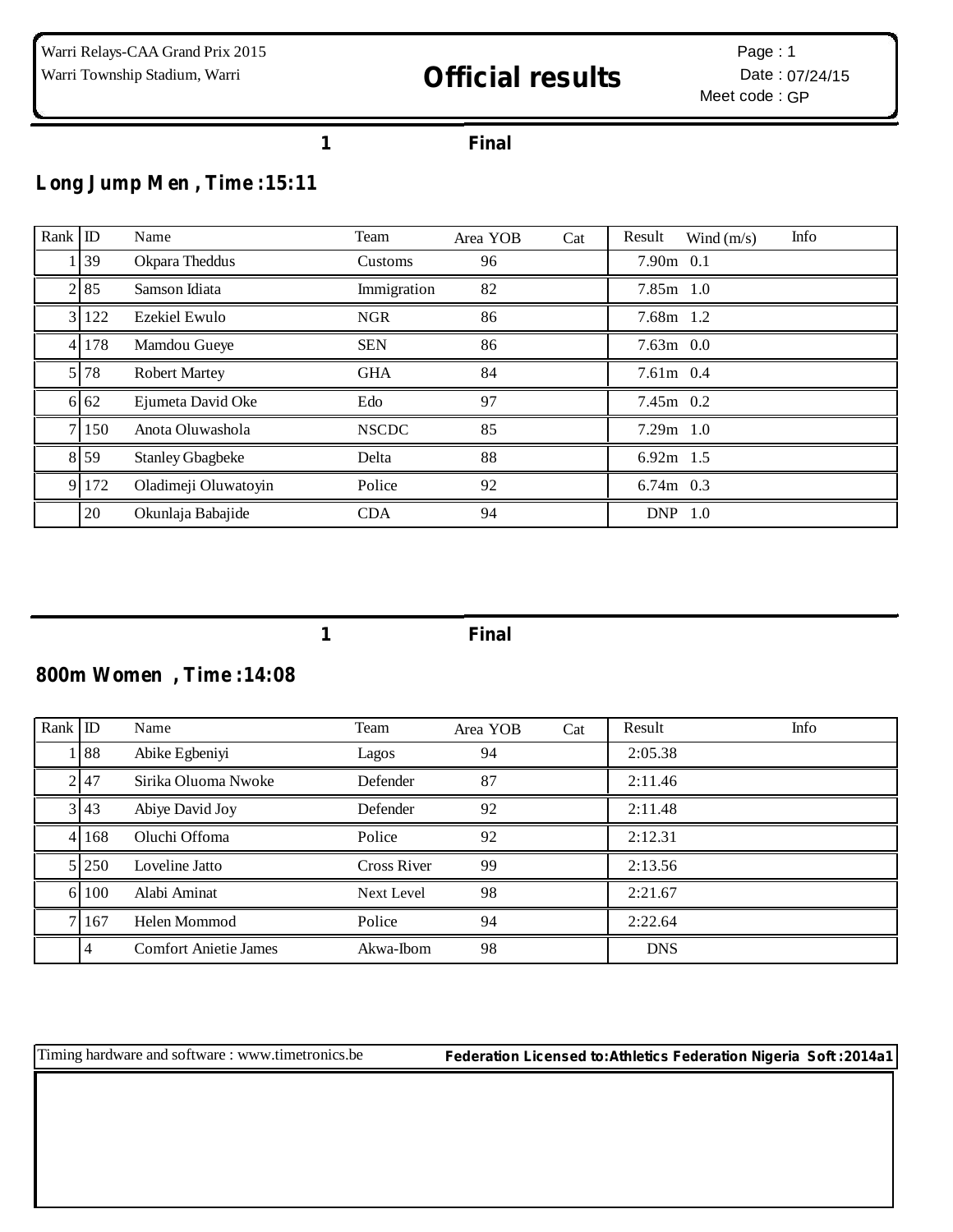#### **1 Final**

### **High Jump Men , Time :16:45**

| Rank ID |         | Name             | Team           | Area YOB | Cat | Result            | Info |
|---------|---------|------------------|----------------|----------|-----|-------------------|------|
|         | 39      | Okpara Theddus   | <b>Customs</b> | 96       |     | 2.03 <sub>m</sub> |      |
|         | 2151    | Obiora Arinze    | Defender       | 85       |     | 2.00 <sub>m</sub> |      |
|         | 3155    | Ayebide Kingsley | Delta          | 98       |     | 2.00 <sub>m</sub> |      |
|         | 416     | Awoke Chizoba    | Anambra        | 96       |     | 1.90m             |      |
|         | 5 2 4 8 | Walter Olawole   | <b>NSCDC</b>   |          |     | 1.90m             |      |
|         | 6 48    | Ashipa Abayomi   | Defender       | 87       |     | 1.90m             |      |

**1 Final**

#### **800m Men , Time :14:09**

| $Rank$ ID |                | Name                | Team               | Area YOB | Cat | Result     | Info |
|-----------|----------------|---------------------|--------------------|----------|-----|------------|------|
|           | $1 \,   \, 25$ | Hamadjam Soudi      | Cross River        | 95       |     | 1:49.99    |      |
|           | 2 26           | Ismail Sadjo        | <b>Cross River</b> | 91       |     | 1:50.58    |      |
|           | 3 93           | Agboola Daniel      | Lagos              | 96       |     | 1:51.00    |      |
|           | 4 9 4          | Anayo Eze           | Lagos              | 91       |     | 1:51.12    |      |
|           | 5 5 0          | Musa Godfrey Charls | Defender           | 93       |     | 1:53.06    |      |
|           | 6 49           | Lawrence Osheku     | Defender           | 84       |     | 1:54.51    |      |
|           | 7 151          | Barnabars David     | <b>NSCDC</b>       | 95       |     | 1:55.87    |      |
|           | 8 200          | Saheed Odu          | Lagos              | 93       |     | 2:07.60    |      |
|           | 98             | Daniel Nghipandulwa | <b>NAM</b>         | 89       |     | <b>DNS</b> |      |
|           | 164            | Dare Shaba          | Ondo               | 88       |     | <b>DNS</b> |      |

Timing hardware and software : www.timetronics.be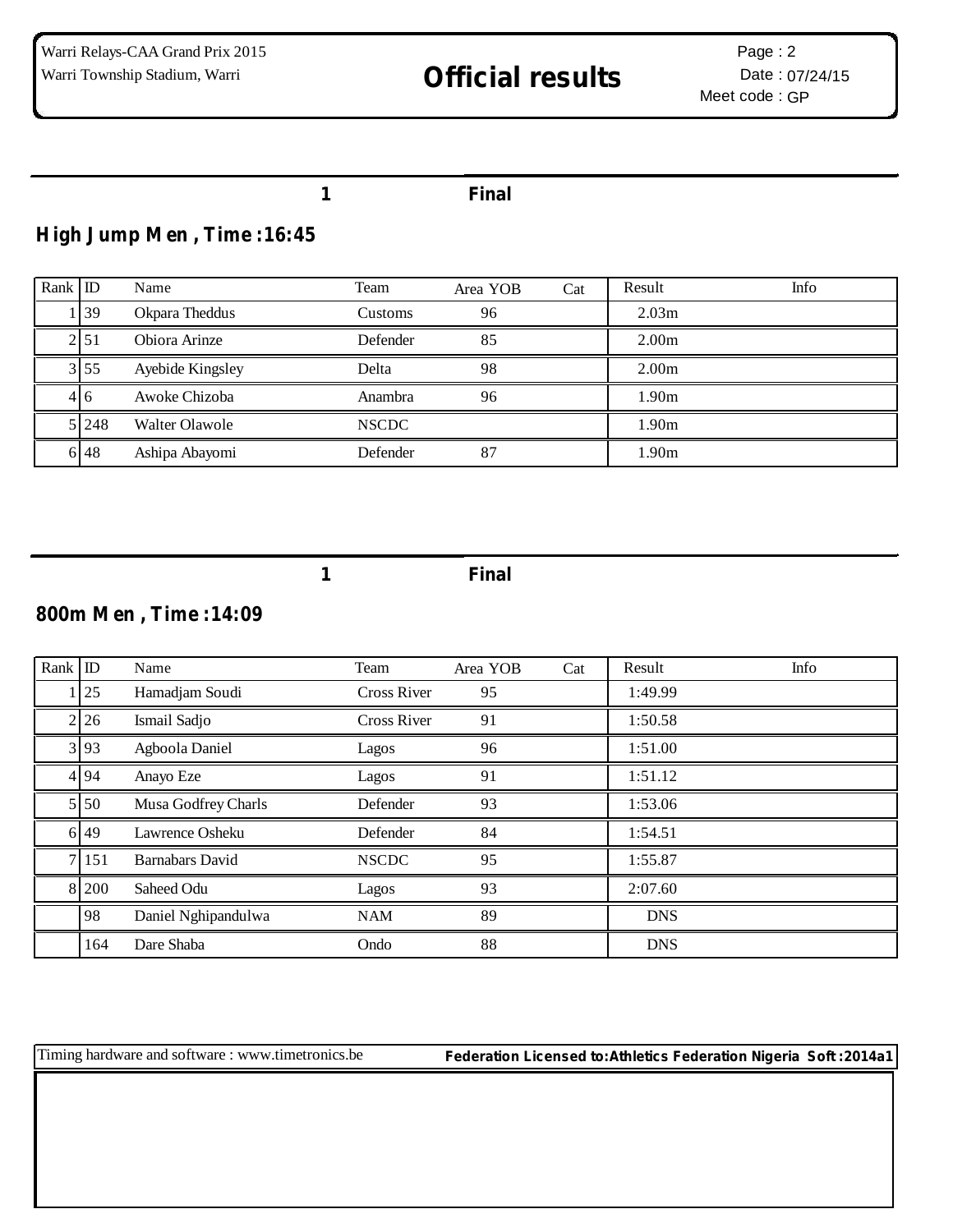#### **1 Final**

### **Javelin Men , Time :15:16**

| Rank ID |       | Name               | Team       | Area YOB | Cat | Result | Info |
|---------|-------|--------------------|------------|----------|-----|--------|------|
|         | 77    | John Amponah       | <b>GHA</b> | 90       |     | 73.73m |      |
|         | 2.176 | Ezeofor Kenechukwu | Prisons    | 84       |     | 67.32m |      |
|         | 3 170 | Friday Osayande    | Police     | 84       |     | 64.74m |      |
|         | 4 37  | Kure Samuel Adams  | Customs    | 94       |     | 63.22m |      |
|         | 169   | Eze John Mike      | Police     | 85       |     | 60.76m |      |

**1 Final**

### **100m Hurdles Women , Time :14:20**

#### **Wind = -0.4**

| Rank ID |         | Name                | Team         | Area YOB | Cat | Result | Info |
|---------|---------|---------------------|--------------|----------|-----|--------|------|
|         | 106     | Lindsey Weyinmi     | <b>NGR</b>   | 89       |     | 13.74  |      |
|         | 2 44    | Ayemoba Grace       | Defender     | 81       |     | 13.76  |      |
|         | 3 27    | Amusan Oluwatobi    | Customs      | 97       |     | 13.80  |      |
|         | 4 107   | Mobolaji Adeokun    | <b>NGR</b>   | 94       |     | 13.82  |      |
|         | 5 3 1   | Oshinbanjo Temidayo | Customs      | 96       |     | 13.96  |      |
|         | 6 148   | Ruth Kemi Francis   | <b>NSCDC</b> | 93       |     | 14.08  |      |
|         | 7 1 4 3 | Efe Favour          | <b>NSCDC</b> | 94       |     | 14.31  |      |
|         | 8 2 4 9 | Akuna Vivian Nnenna | Lagos        |          |     | 16.83  |      |

**1 Final**

Timing hardware and software : www.timetronics.be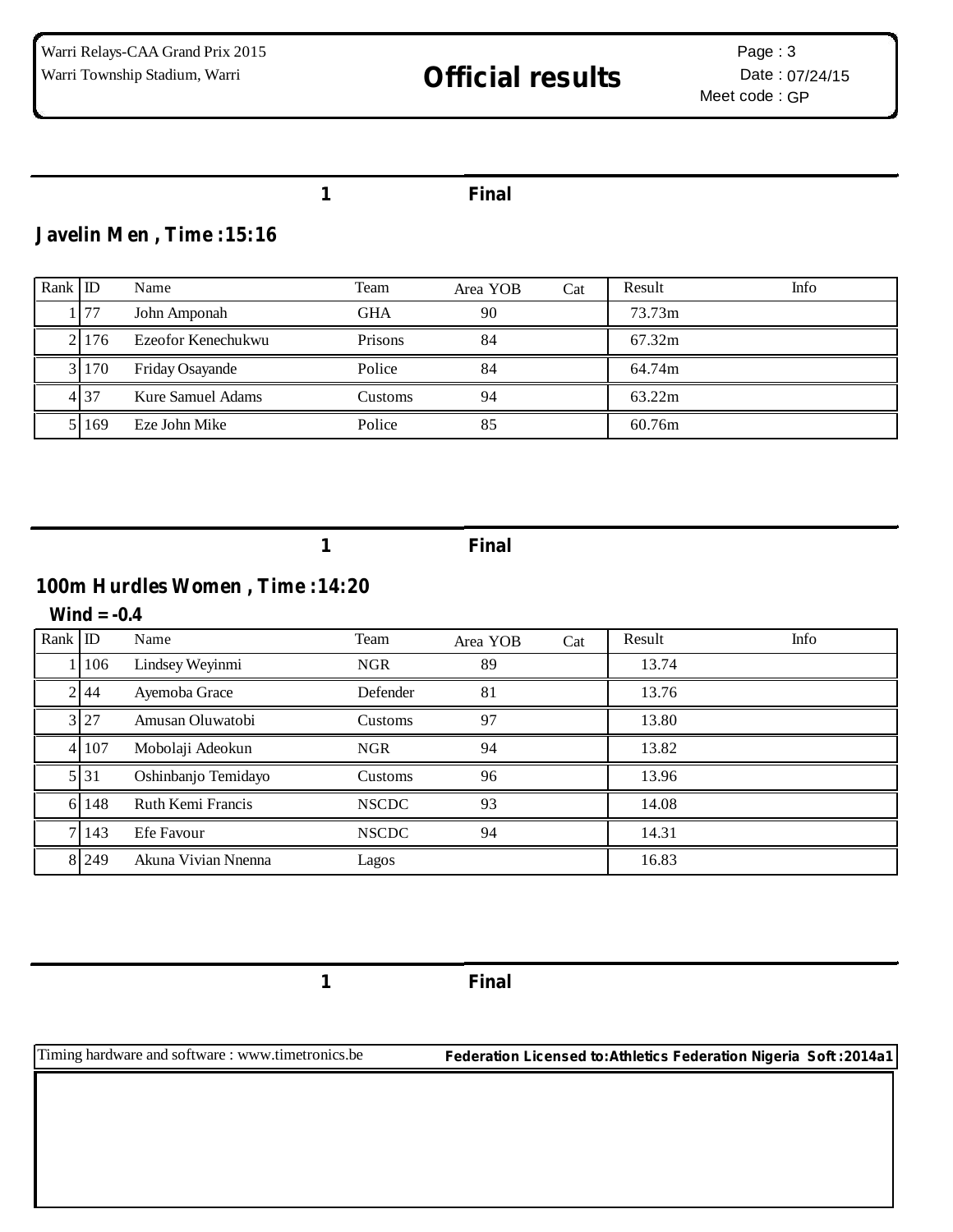### **110m Hurdles Men , Time :14:33**

#### **Wind = 0.6**

| Rank ID |             | Name                    | Team         | Area YOB | Cat | Result     | Info |
|---------|-------------|-------------------------|--------------|----------|-----|------------|------|
|         | 1135        | <b>Tyrone Akins</b>     | <b>NGR</b>   | 86       |     | 13.82      |      |
|         | 2 175       | Martins Ogieriakhi      | Police       | 93       |     | 14.02      |      |
|         | 3 1 1 3 4   | Alex Al-Ameen           | <b>NGR</b>   | 89       |     | 14.03      |      |
|         | 4 159       | Okon Samuel Etim        | <b>NSCDC</b> | 83       |     | 14.16      |      |
|         | $5\vert 63$ | Abdullahi Bashiru       | Edo          | 97       |     | 14.52      |      |
| 61      | 160         | Wisdom Benjamin         | <b>NSCDC</b> | 92       |     | 14.71      |      |
|         | 7 188       | <b>Osadolor Samuel</b>  | Uniben       | 95       |     | 14.86      |      |
|         | 57          | <b>Emoghene Timothy</b> | Delta        | 97       |     | <b>DNS</b> |      |

**1 Final**

### **Triple Jump Men , Time :16:41**

| Rank ID |               | Name              | Team         | Area YOB | Cat | Info<br>Result<br>Wind $(m/s)$ |  |
|---------|---------------|-------------------|--------------|----------|-----|--------------------------------|--|
|         | <sup>15</sup> | Nathan Fox        | <b>GBR</b>   | 90       |     | 16.65m 1.2                     |  |
|         | 21128         | Olamide Olamigoke | <b>NGR</b>   | 90       |     | $16.53m$ 0.5                   |  |
|         | 3 9 9         | Roger Haitengi    | <b>NAM</b>   | 83       |     | 16.24m 1.2                     |  |
|         | 4 157         | Olajide Abiola    | <b>NSCDC</b> | 93       |     | $15.62m$ 0.0                   |  |
|         | 5 1 1 4       | Kola Adedoyin     | <b>GBR</b>   | 91       |     | $15.27m$ 1.1                   |  |
|         | 189           | Chibonna Chido    | Uniport      | 97       |     | 14.95m 1.6                     |  |

Rank ID Name Team Area YOB Cat Result Info Timing hardware and software : www.timetronics.be **1 Final Federation Licensed to:Athletics Federation Nigeria Soft :2014a1 400M Women Final A , Time :14:45**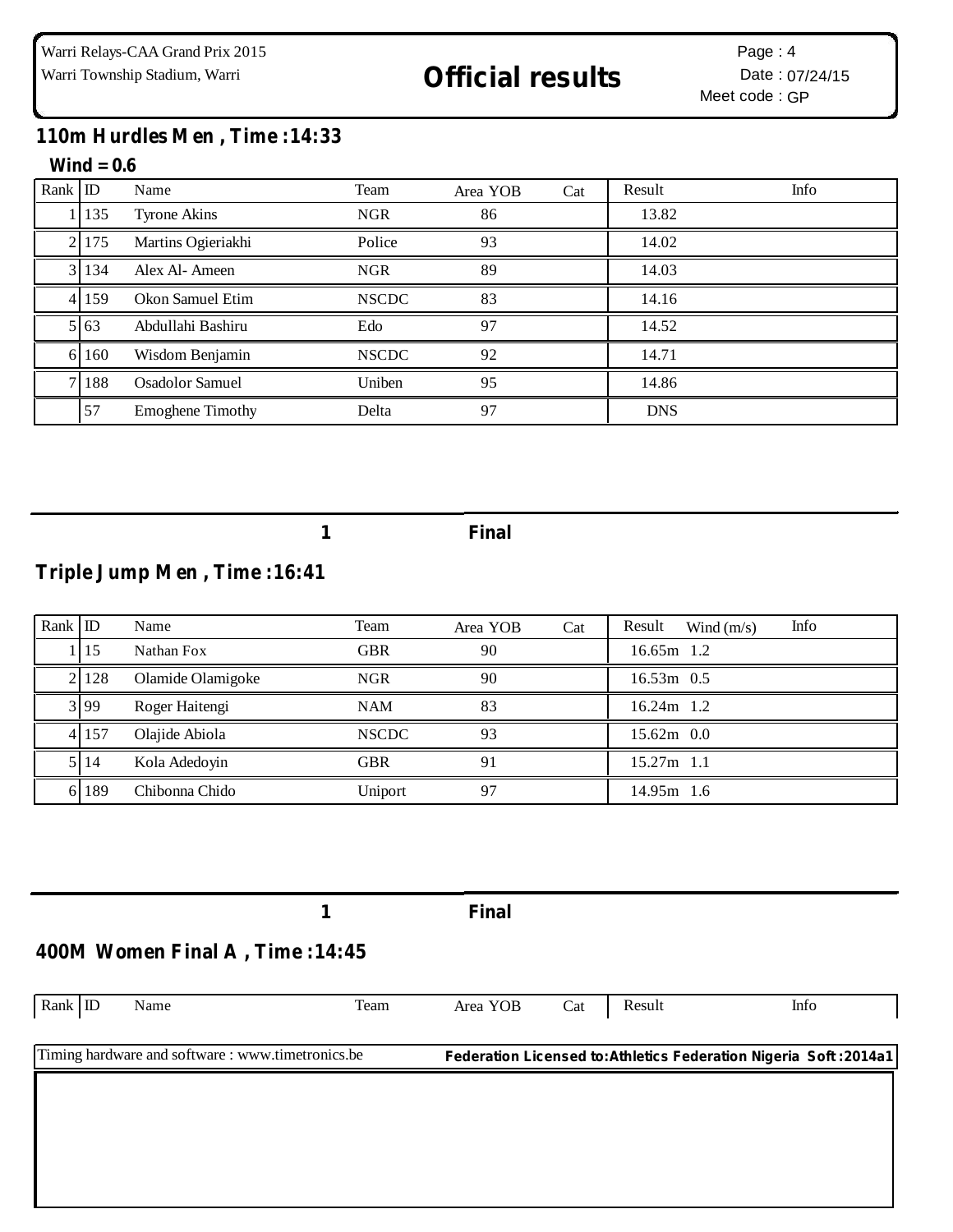| Warri Relays-CAA Grand Prix 2015<br>Warri Township Stadium, Warri |              |                             | <b>Official results</b> |    |       | Page: $5$<br>Date: 07/24/15<br>Meet code: GP |
|-------------------------------------------------------------------|--------------|-----------------------------|-------------------------|----|-------|----------------------------------------------|
|                                                                   | 1 24         | Patience Okon               | <b>Cross River</b>      | 91 | 51.78 |                                              |
|                                                                   | $2\sqrt{64}$ | Adeloye Oluwatosin          | Ekiti                   | 96 | 51.92 |                                              |
|                                                                   | 3 4 6        | Ossai Rita Vivian           | Defender                | 95 | 53.09 |                                              |
| 41                                                                | 145          | Funke Oladoye               | <b>NSCDC</b>            | 95 | 53.17 |                                              |
|                                                                   | 5 11         | Lydia Jele                  | <b>BOT</b>              | 90 | 53.81 |                                              |
|                                                                   | 6 53         | Idamadudu Praise Oghefejiro | Delta                   | 98 | 53.87 |                                              |
| 71                                                                | 144          | Etim Margaret               | <b>NSCDC</b>            | 92 | 54.09 |                                              |
| 8                                                                 | 10           | Gaboitsewe Kgalalelo        | <b>BOT</b>              | 88 | 56.14 |                                              |

## **Hammer Women , Time :17:06**

| Rank $ $ ID |         | Name                     | Team       | Area YOB | Cat | Result | Info |
|-------------|---------|--------------------------|------------|----------|-----|--------|------|
|             | 1115    | Precious Ogunleye        | <b>NGR</b> | 93       |     | 56.25m |      |
|             | 2.23    | Ekpeyoung Cecilia Inyang | Christable | 96       |     | 44.95m |      |
|             | 3 2 4 0 | Rita Modili              |            | 99       |     | 39.73m |      |
|             | 4 246   | Efobi Celestina          | Delta      | 91       |     | 26.99m |      |

**1 Final**

## **400m Men Final B , Time :14:54**

| Rank ID |                  | Name             | Team         | Area YOB | Cat | Result | Info |
|---------|------------------|------------------|--------------|----------|-----|--------|------|
|         | .138             | Nathaniel Samson | Customs      | 97       |     | 46.27  |      |
|         | 2.192            | Rodwell Ndlovu   | <b>ZIM</b>   | 91       |     | 46.43  |      |
|         | $3\overline{36}$ | Isah Saliu       | Customs      |          |     | 46.91  |      |
|         | 4 156            | Ogunmola Tobi    | <b>NSCDC</b> | 92       |     | 47.42  |      |
|         | 51154            | Noah Akwu        | <b>NSCDC</b> | 90       |     | 47.56  |      |

Timing hardware and software : www.timetronics.be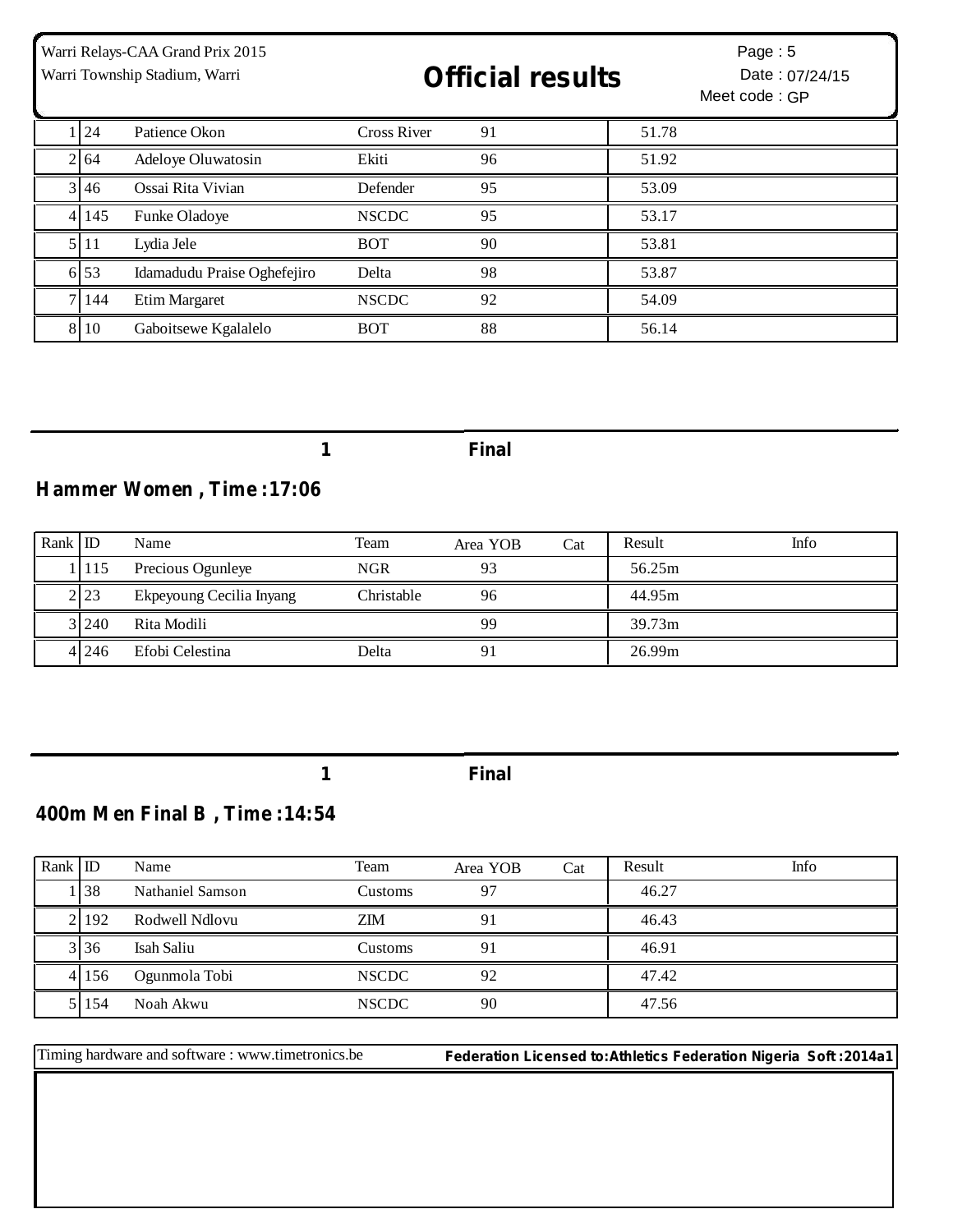| Warri Relays-CAA Grand Prix 2015<br>Warri Township Stadium, Warri |      |                    | <b>Official results</b> |    | Page: $6$<br>Date: 07/24/15<br>Meet code: GP |  |
|-------------------------------------------------------------------|------|--------------------|-------------------------|----|----------------------------------------------|--|
|                                                                   | 6.60 | Ukale Elvis        | Delta                   | 91 | 47.83                                        |  |
|                                                                   | 121  | Erete Udomsinnachi | <b>NGR</b>              | 85 | 48.72                                        |  |
|                                                                   | 33   | Fasasi Rilwan      | Customs                 | 96 | <b>DNS</b>                                   |  |

## **400m Men Final A , Time :15:07**

| Rank ID |       | Name                  | Team       | Area YOB | Cat | Result     | Info |
|---------|-------|-----------------------|------------|----------|-----|------------|------|
|         | 1 75  | <b>Emmanuel Dasor</b> | <b>GHA</b> | 95       |     | 46.14      |      |
|         | 2 74  | Daniel Gyasi          | <b>GHA</b> | 94       |     | 46.45      |      |
|         | 3 40  | Orupe Erayokan        | Customs    | 94       |     | 46.52      |      |
|         | 4 12  | Leaname Moateng       | <b>BOT</b> | 91       |     | 46.62      |      |
|         | 5 181 | Ofentse Mogawane      | <b>RSA</b> | 82       |     | 46.67      |      |
|         | 6 13  | Pako Seribe           | <b>BOT</b> | 91       |     | 46.85      |      |
|         | 7 132 | <b>Robert Simmons</b> | <b>NGR</b> | 89       |     | 47.18      |      |
|         | 206   | Chidi Okezie          | <b>NGR</b> | 93       |     | <b>DNS</b> |      |

**1 Final**

## **400m Hurdles Women , Time :15:26**

| $Rank$ ID |      | Name                   | Team         | Area YOB | Cat | Result | Info |
|-----------|------|------------------------|--------------|----------|-----|--------|------|
|           | 136  | Amaka Ogoegbonam       | Anambra      | 90       |     | 56.26  |      |
|           | 2161 | Akpofa Faith Daisy     | Delta        | 97       |     | 58.51  |      |
|           | 3.42 | <b>Glory Nathaniel</b> | Customs      | 96       |     | 58.53  |      |
|           | 4146 | Ossai Rita Vivian      | Defender     | 95       |     | 58.56  |      |
|           | 5 22 | Sarah Kadiri           | <b>CDA</b>   | 96       |     | 59.39  |      |
| 61        | 161  | Ann Nwaogu             | <b>NSCDC</b> | 95       |     | 59.41  |      |

Timing hardware and software : www.timetronics.be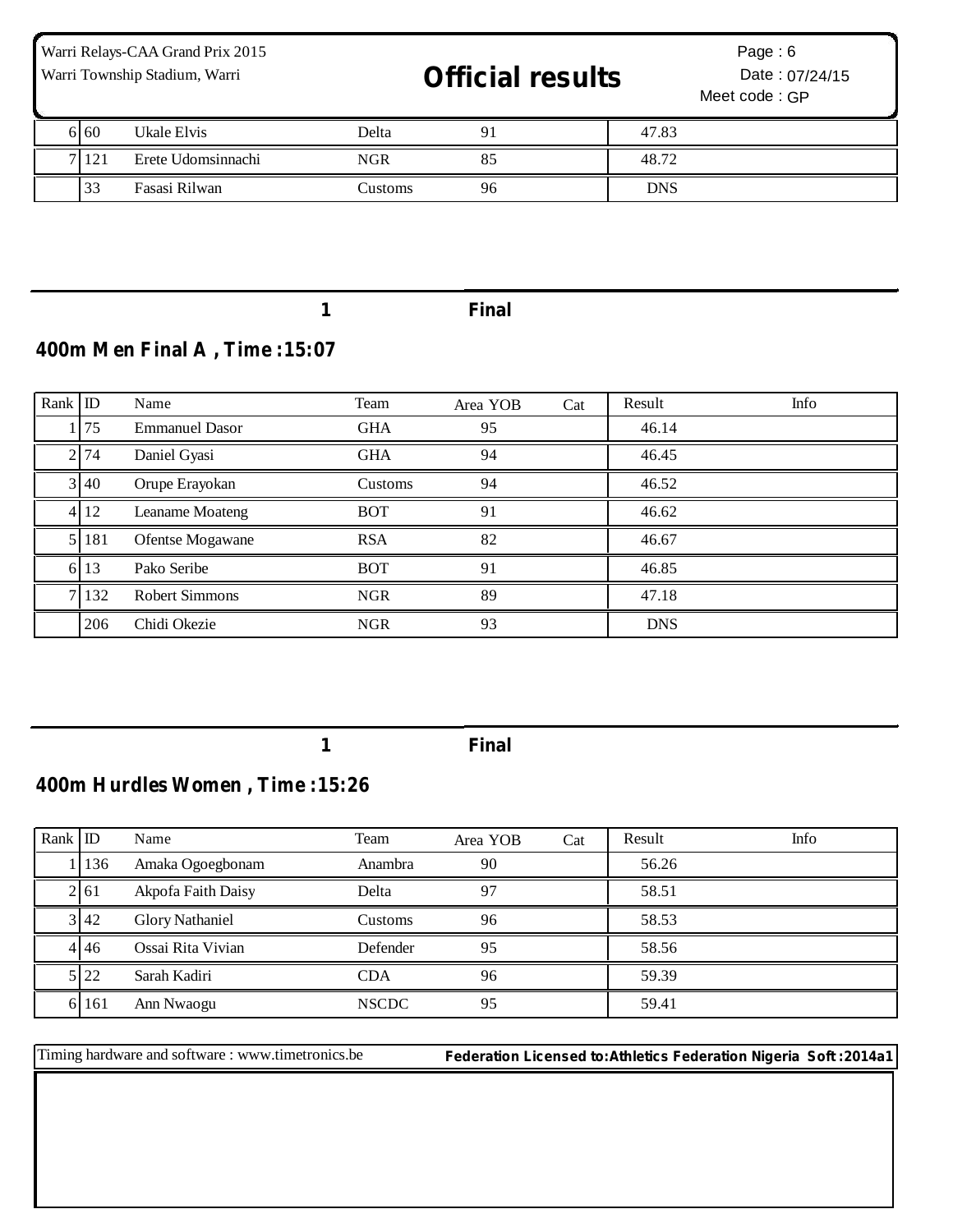| Warri Relays-CAA Grand Prix 2015<br>Warri Township Stadium, Warri |             |                         | <b>Official results</b> |                |            | Page: 7<br>Date: 07/24/15<br>Meet code: GP |
|-------------------------------------------------------------------|-------------|-------------------------|-------------------------|----------------|------------|--------------------------------------------|
|                                                                   | 1162        | Efe Favour              | <b>NSCDC</b>            | 94             | 62.71      |                                            |
|                                                                   | $2^{\circ}$ | Junaid Abinbola Afolake | CDA                     | Q <sub>0</sub> | <b>DNS</b> |                                            |

## **Long Jump Women , Time :18:11**

| Rank             | $\mathbb{D}$       | Name                    | Team         | Area YOB | Cat | Info<br>Result<br>Wind $(m/s)$ |
|------------------|--------------------|-------------------------|--------------|----------|-----|--------------------------------|
|                  | 18                 | Chinazorm Amadi         | <b>CDA</b>   | 87       |     | 6.30 $m$ 1.0                   |
| $\overline{2}$ l | 16                 | Marlyne Sarah Ngo Ngog  | <b>CMR</b>   | 80       |     | $6.27m$ 0.6                    |
|                  | $3 \overline{)52}$ | Hope Idhe               | Delta        | 87       |     | $6.00m$ 1.1                    |
|                  | 4 81               | <b>Brume Ese</b>        | <b>HIT</b>   | 96       |     | 5.95m 0.5                      |
|                  | 139                | Blessing Ibukun Ibrahim | <b>NSCDC</b> | 90       |     | 5.80m 1.7                      |
|                  | 6 104              | Euphemia Edem           | <b>NGR</b>   | 89       |     | 5.70m 0.1                      |
|                  | 7 65               | Usoro Ruth              | Esteem       | 97       |     | 5.61m 1.0                      |
|                  | 8 9 2              | Omolayo Omosola         | Lagos        | 00       |     | 5.60m 1.1                      |
|                  | 9 <sub>2</sub>     | Brown Uche              | Abia         | 98       |     | $4.99m$ 1.9                    |
|                  | 241                | Odiphri Victory         | Delta        | 99       |     | $NR$ 0.0                       |

**1 Final**

## **400m Hurdles Men , Time :16:27**

| Rank $ $ ID |         | Name                 | Team       | Area YOB | Cat | Result | Info |
|-------------|---------|----------------------|------------|----------|-----|--------|------|
|             | 197ء    | Kurt Cuoto           | Mozambique | 85       |     | 50.43  |      |
|             | 2.35    | Henry Okorie         | Customs    | 87       |     | 50.86  |      |
|             | 3 120   | Amaechi Morton       | <b>NGR</b> | 89       |     | 51.01  |      |
|             | 4 1 2 4 | Miles Ukaoma         | <b>NGR</b> | 92       |     | 51.52  |      |
|             | 5 300   | <b>Bakare Gbenga</b> | Lagos      |          |     | 53.53  |      |

Timing hardware and software : www.timetronics.be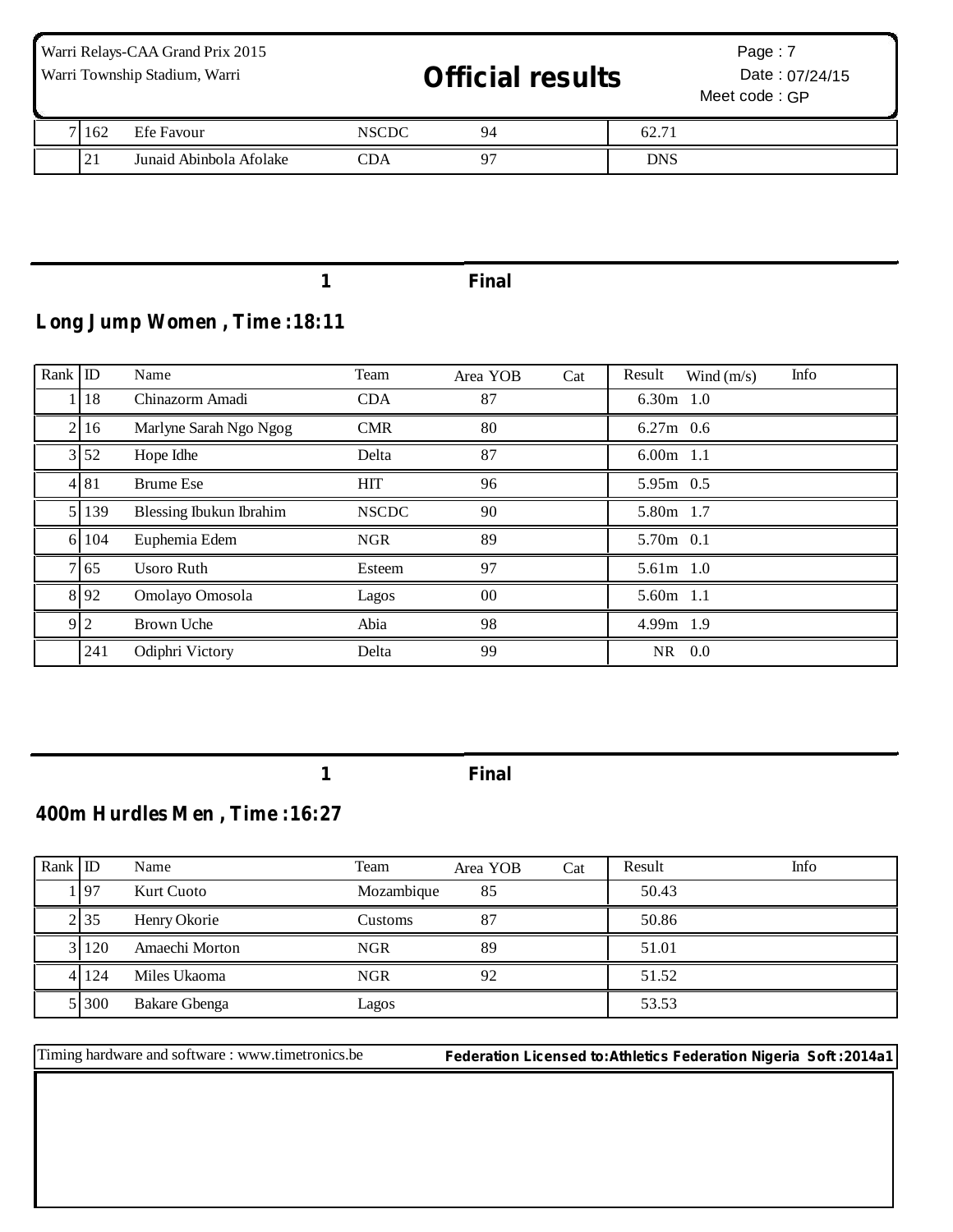| Warri Relays-CAA Grand Prix 2015<br>Warri Township Stadium, Warri |      |                         | <b>Official results</b> |    | Page: $8$<br>Date: 07/24/15<br>Meet code: GP |  |
|-------------------------------------------------------------------|------|-------------------------|-------------------------|----|----------------------------------------------|--|
|                                                                   | 6 87 | Prior Oghonogor         | <b>Invited Youth</b>    | 98 | 54.14                                        |  |
|                                                                   | 7 57 | <b>Emoghene Timothy</b> | Delta                   | 97 | 54.69                                        |  |
|                                                                   | 886  | Airen Williams          | Invited Youth           | 98 | 54.76                                        |  |

### **100m Women Final B , Time :16:22**

#### **Wind = 0.8**

| Rank ID |                  | Name               | Team         | Area YOB | Cat | Result | Info |
|---------|------------------|--------------------|--------------|----------|-----|--------|------|
|         | 1   118          | Stephanie Kalu     | <b>NGR</b>   | 93       |     | 11.63  |      |
|         | 2 29             | Deborah Odeyemi    | Customs      | 95       |     | 11.69  |      |
|         | 3 109            | Ngozi Onwumere     | <b>NGR</b>   | 92       |     | 11.72  |      |
|         | 489              | Cecilia Francis    | Lagos        | 96       |     | 11.76  |      |
|         | 5 4 5            | Justina Sule       | Defender     | 89       |     | 11.84  |      |
|         | $6\overline{)3}$ | Aniekeme Alphonsus | Akwa-Ibom    | 99       |     | 12.03  |      |
|         | 7 201            | Sefia Bright       | Ghana        |          |     | 12.32  |      |
|         | 8 1 7 9          | Hafsatu Kamara     | Sierra-leone | 91       |     | 12.35  |      |

**1 Final**

## **100m Men Final B , Time :16:22**

**Wind = 0.0**

| Rank ID |           | Name                 | Team         | Area YOB | Cat | Result | Info |
|---------|-----------|----------------------|--------------|----------|-----|--------|------|
|         | 156       | Divine Oduduru       | Delta        | 96       |     | 10.38  |      |
|         | 2 187     | Odele Tega Peter     | Uniben       | 95       |     | 10.43  |      |
|         | 3 1 5 8   | Onyeaku Chukuma      | <b>NSCDC</b> | 91       |     | 10.56  |      |
|         | 4 1 1 3 0 | Patrick Chinedu      | Anambra      | 84       |     | 10.60  |      |
|         | 5 1 1 3 1 | Rae Monzavous Edward | <b>NGR</b>   | 81       |     | 10.60  |      |
|         | 6 171     | Kasumu Ahmed         | Police       | 89       |     | 11.02  |      |

Timing hardware and software : www.timetronics.be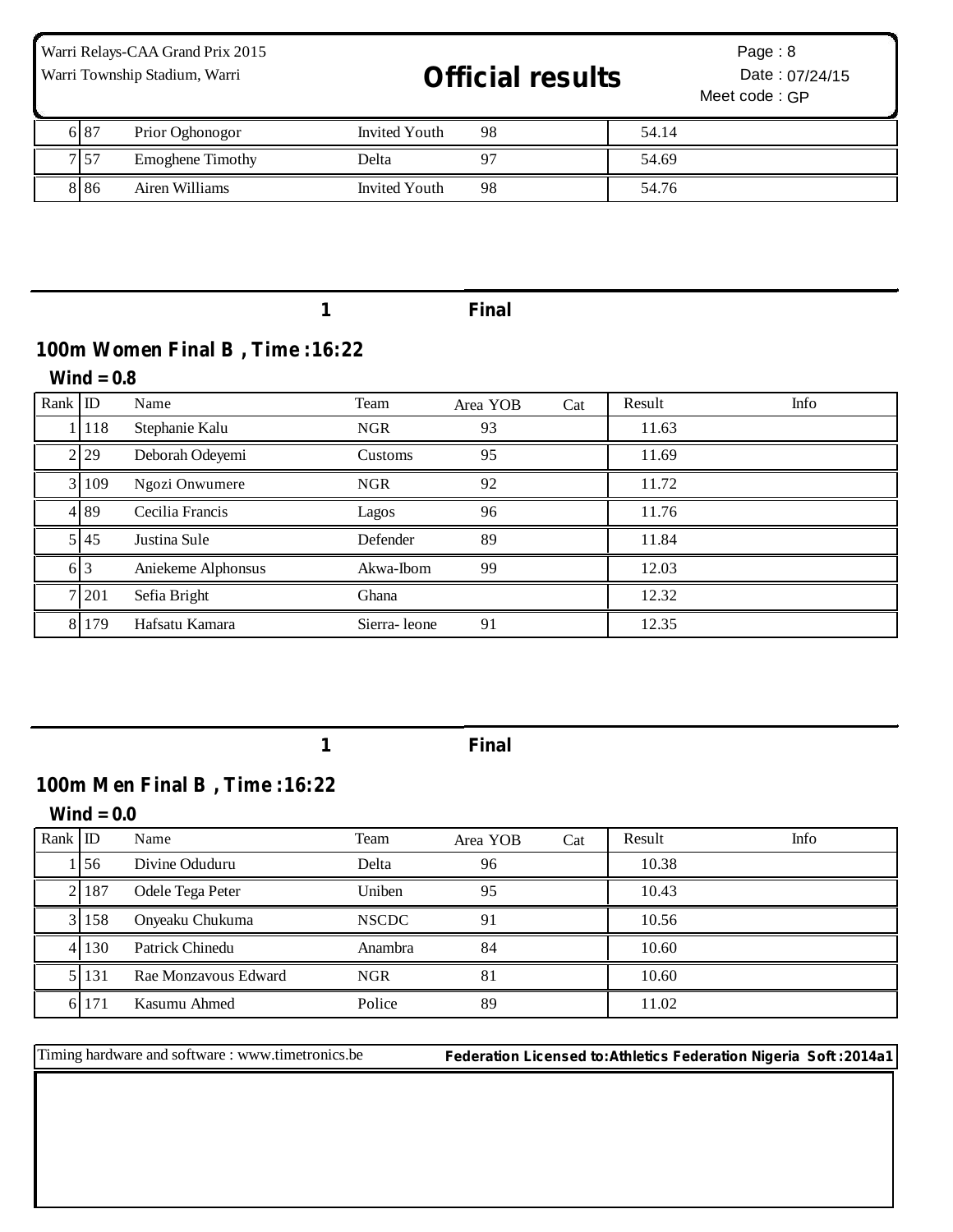| Warri Relays-CAA Grand Prix 2015<br>Warri Township Stadium, Warri |     |                        |       | <b>Official results</b> |            | Page: $9$<br>Date: 07/24/15<br>Meet code: GP |  |
|-------------------------------------------------------------------|-----|------------------------|-------|-------------------------|------------|----------------------------------------------|--|
|                                                                   | 204 | Olisakwe Chukwudi      | Delta | 98                      | <b>DIS</b> |                                              |  |
|                                                                   | 79  | Flings Owusu-Agydmpong | GHA   | 88                      | <b>DNS</b> |                                              |  |

## **100m Women Final A , Time :16:21**

**Wind = -0.8**

| Rank ID |         | Name                   | Team         | Area YOB | Cat | Result | Info |
|---------|---------|------------------------|--------------|----------|-----|--------|------|
|         | 105     | Gloria Asumnu          | <b>NGR</b>   | 85       |     | 11.60  |      |
|         | 2 79    | Flings Owusu-Agydmpong | <b>GHA</b>   | 88       |     | 11.61  |      |
|         | 3 30    | Ezeala Nkem            | Customs      | 94       |     | 11.71  |      |
|         | 4 73    | Janet Amponsah         | <b>GHA</b>   | 93       |     | 11.77  |      |
|         | 5 71    | Gemma Acheampong       | <b>GHA</b>   | 93       |     | 11.97  |      |
|         | 6 1 1 3 | Oliver Ekpone          | <b>NGR</b>   | 93       |     | 12.04  |      |
| 7.      | 103     | Dominique Duncan       | <b>NGR</b>   | 90       |     | 12.05  |      |
| 81      | 147     | Peace Uko              | <b>NSCDC</b> | 95       |     | 12.18  |      |

**1 Final**

## **100m Men Final A , Time :16:23**

**Wind = -0.8**

| Rank ID |      | Name                 | Team         | Area YOB | Cat | Result | Info |
|---------|------|----------------------|--------------|----------|-----|--------|------|
|         |      | Ogho-Oghene Egwero   | <b>NSCDC</b> | 88       |     | 10.23  |      |
|         | 163  | Jonathan Mmaju       | Anambra      | 93       |     | 10.34  |      |
| 31      | 177  | Obinna Metu          | Anambra      | 88       |     | 10.37  |      |
| 41      | 190  | Francis Zimwara      | <b>ZIM</b>   | 88       |     | 10.47  |      |
|         | 5168 | Adama Jammeh         | <b>GAM</b>   | 93       |     | 10.48  |      |
| 61      | 153  | Nicholas Imhoapermhe | <b>NSCDC</b> | 93       |     | 10.48  |      |
|         | 7 8  | Babolaki Thebe       | <b>BOT</b>   | 97       |     | 10.50  |      |

Timing hardware and software : www.timetronics.be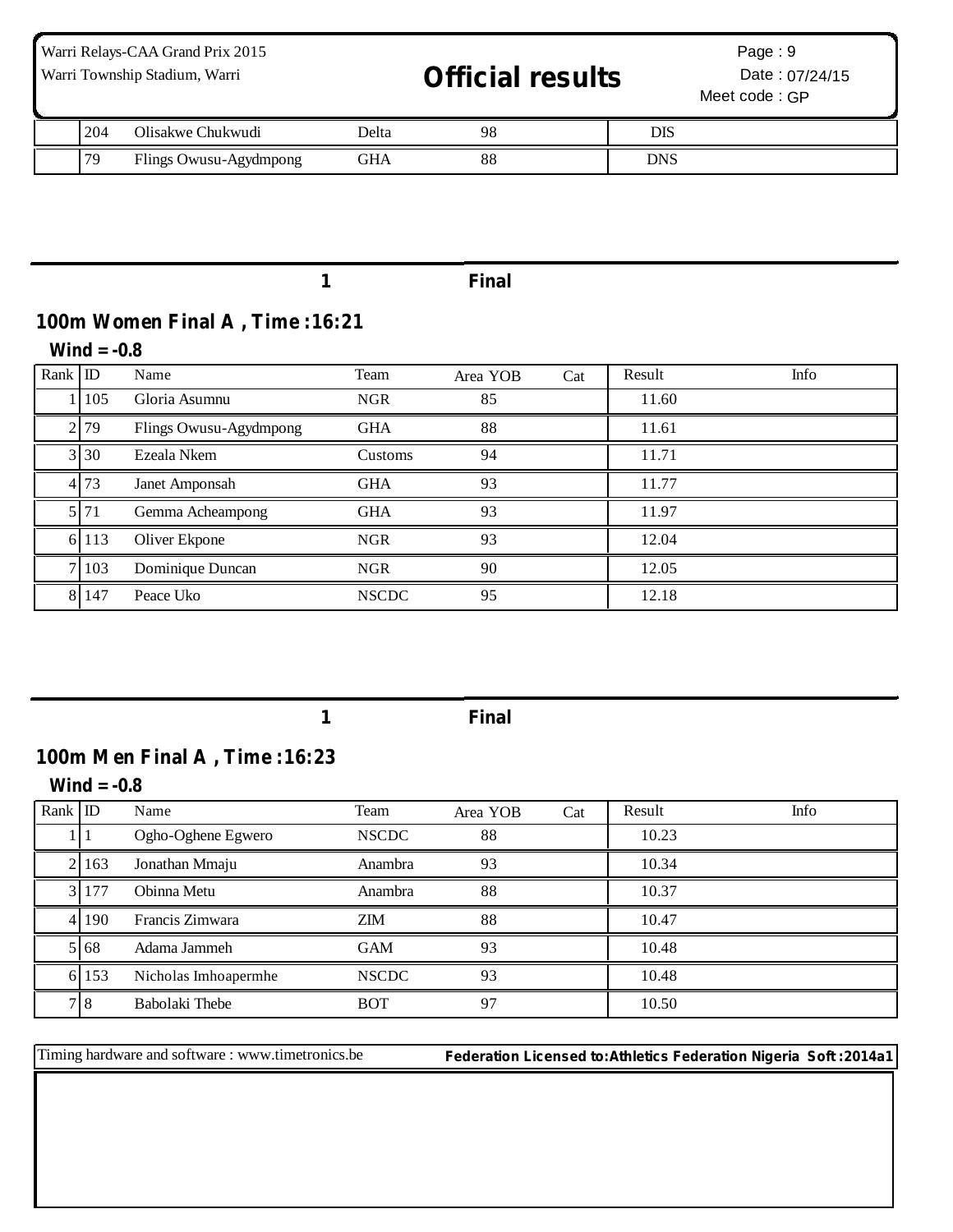| Warri Relays-CAA Grand Prix 2015<br>Warri Township Stadium, Warri |       | <b>Official results</b> |       | Page: $10$<br>Date: 07/24/15<br>Meet code: GP |  |  |
|-------------------------------------------------------------------|-------|-------------------------|-------|-----------------------------------------------|--|--|
| 8 1 8 5<br>Albert Huntley                                         | U S A | 90                      | 10.90 |                                               |  |  |

## **Triple Jump Women , Time :19:00**

| Rank ID |            | Name                    | Team         | Area YOB | Cat | Info<br>Result<br>Wind $(m/s)$ |
|---------|------------|-------------------------|--------------|----------|-----|--------------------------------|
|         | 139        | Blessing Ibukun Ibrahim | <b>NSCDC</b> | 90       |     | 13.09m 1.1                     |
|         | 2.52       | Hope Idhe               | Delta        | 87       |     | 12.88m 1.3                     |
|         | $3\vert 2$ | Brown Uche              | Abia         | 98       |     | $12.01m$ 1.6                   |
|         | 4154       | Okolosi Oghenekome.     | Delta        | 98       |     | 11.95m 1.2                     |
|         | 515        | Anigbata Grace          | Anambra      | 98       |     | $11.93m$ 1.3                   |
|         | 84         | Ajijo Ohadugha.         | Immigration  | 85       |     | 0.0<br>NR.                     |

**1 Final**

## **Shot Put Women , Time :18:12**

| Rank           | $\mathbb{D}$ | Name                 | Team         | Area YOB | Cat | Result             | Info |
|----------------|--------------|----------------------|--------------|----------|-----|--------------------|------|
|                | 102          | Claire Uke           | <b>NGR</b>   | 92       |     | 16.07m             |      |
| $\overline{2}$ | 141          | Chime Nkechi Leticia | <b>NSCDC</b> | 93       |     | 14.36m             |      |
|                | 3 2 4 4      | Eucharia Ogbukwo     | Delta        | 95       |     | 14.23m             |      |
|                | 4 1 1 5      | Precious Ogunleye    | <b>NGR</b>   | 93       |     | 14.03m             |      |
|                | 5 203        | Uju Anoliefo         | Police       | 79       |     | 14.01 <sub>m</sub> |      |
|                | 6 247        | Aniefuna Anulika     | Anambra      | 96       |     | 13.16m             |      |
|                | 7 246        | Efobi Celestina      | Delta        | 91       |     | 11.91m             |      |
|                | 8 2 4 3      | <b>Gift Michael</b>  | Delta        | 99       |     | 11.50m             |      |
|                | 112          | Nwanneka Okwelogu    | <b>NGR</b>   | 95       |     | <b>NR</b>          |      |
|                | 101          | Chinwe Okoro         | <b>NGR</b>   | 89       |     | NR.                |      |

Timing hardware and software : www.timetronics.be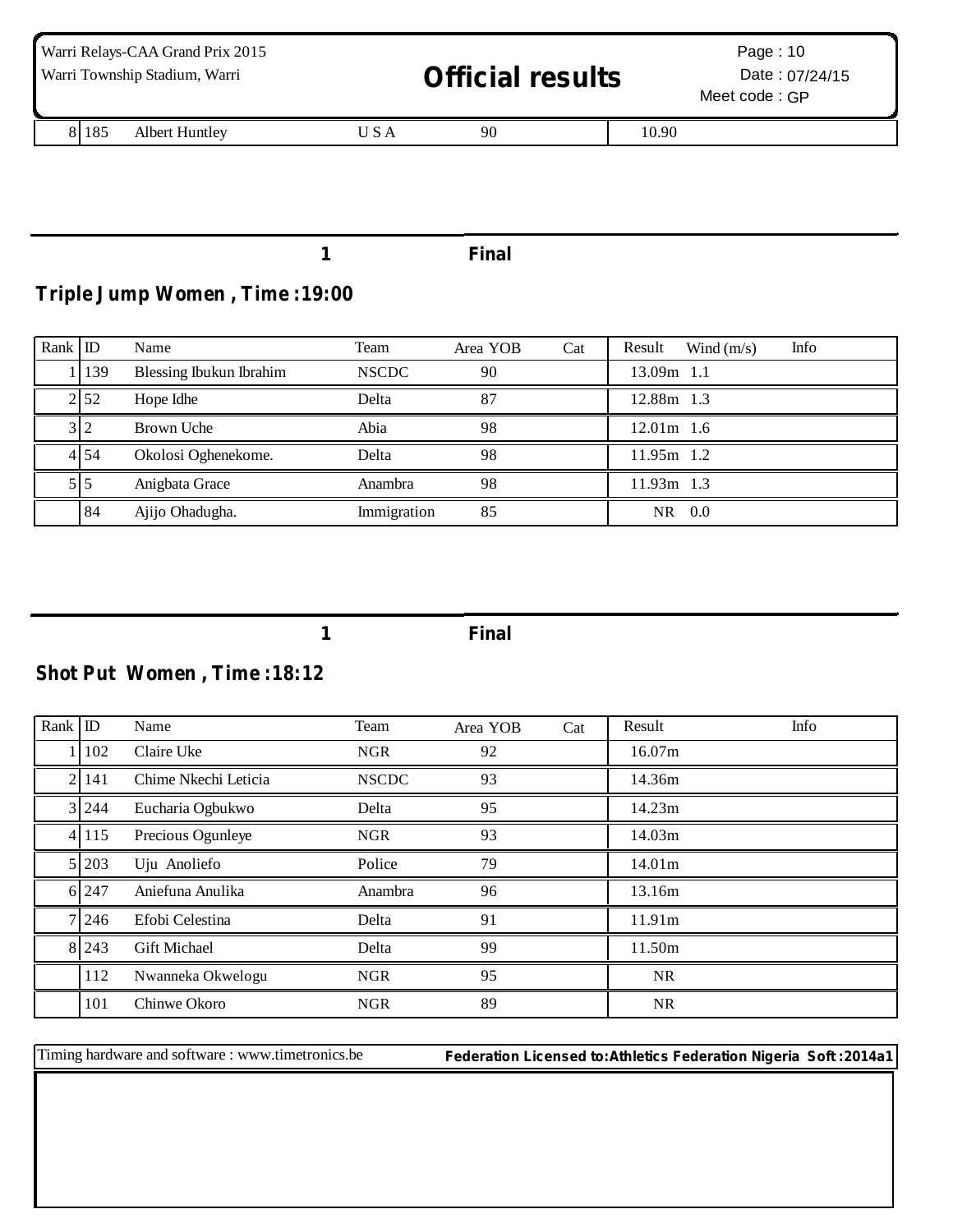### **1 Final**

### **3000m Women , Time :16:47**

| Rank ID |           | Name              | Team         | Area YOB | Cat | Result     | Info |
|---------|-----------|-------------------|--------------|----------|-----|------------|------|
|         | 165       | Onah Saleh        | Plateau      | 99       |     | 10:17.78   |      |
|         | 2.90      | Muyibat Ogunkoya  | Lagos        | 94       |     | 10:42.20   |      |
|         | 3 9 1     | Olamide Oluwaseun | Lagos        | 97       |     | 10:54.15   |      |
|         | 4 1 1 6 6 | Haruna Awal       | Lagos        | 00       |     | 13:18.50   |      |
|         | -67       | Fasae Ebun        | <b>FAPPY</b> | 00       |     | <b>DNS</b> |      |
|         | 66        | Akinsola Aina     | <b>FAPPY</b> | 02       |     | <b>DNS</b> |      |

**1 Final**

## **3000m Men , Time :17:23**

| Rank ID |       | Name            | Team           | Area YOB | Cat | Result  | Info |
|---------|-------|-----------------|----------------|----------|-----|---------|------|
|         | 1 26  | Ismail Sadjo    | Cross River    | 91       |     | 8:22.85 |      |
|         | 21174 | Williams Kefas  | Police         | 92       |     | 8:25.31 |      |
|         | 3 83  | Taiwo Osuolale  | <b>ICDO</b>    | 95       |     | 8:26.99 |      |
|         | 4 34  | Godfrey Monday  | <b>Customs</b> | 98       |     | 8:33.02 |      |
|         | 5 4 1 | Shehu Muazu     | Customs        | 88       |     | 8:43.50 |      |
|         | 6 4 9 | Lawrence Osheku | Defender       | 84       |     | 8:45.12 |      |
|         | 796   | Jigah Monday    | Mountaineer    | 97       |     | 9:09.67 |      |

Timing hardware and software : www.timetronics.be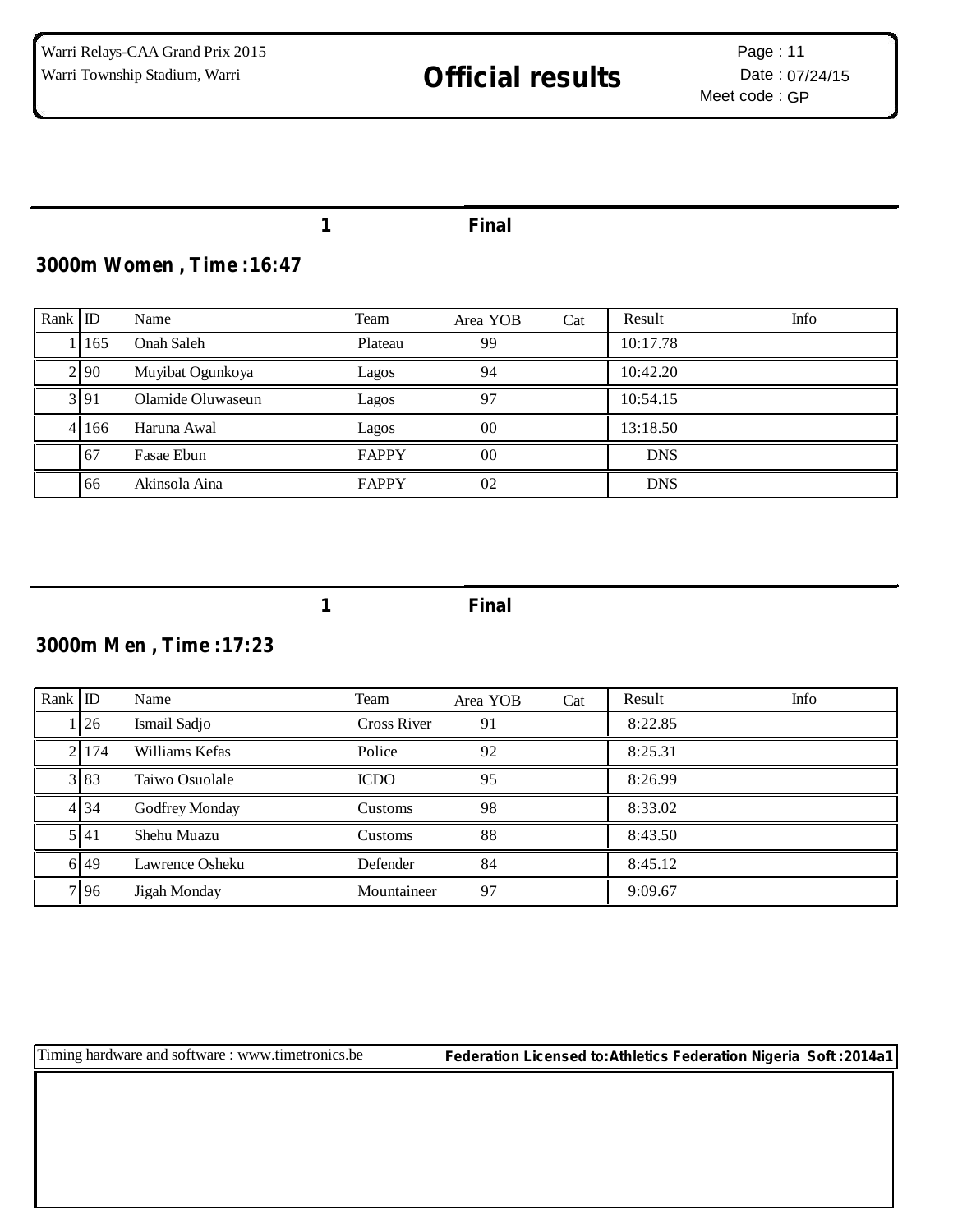# Warri Township Stadium, Warri **1988 Official Results** Date: 00/00/00

### **x 100m Junior Girls Final , Time :13:32**

#### **Heat: 1**

| Rank           | Relay Team              | ID's Athletes    | Team | Result Info |
|----------------|-------------------------|------------------|------|-------------|
| $\mathbf{1}$   | ETHIOPE PRY SCH         | $\boldsymbol{0}$ |      | 56.97       |
|                |                         | $\Omega$         |      |             |
|                |                         | $\Omega$         |      |             |
|                |                         | 215              |      |             |
| $\overline{2}$ | ZAPPA PRY SCH ASABA     | $\overline{0}$   |      | 58.26       |
|                |                         | 0                |      |             |
|                |                         | $\Omega$         |      |             |
|                |                         | 212              |      |             |
| $\overline{3}$ | <b>OMATSOLA PRY SCH</b> | $\overline{0}$   |      | 59.74       |
|                |                         | 0                |      |             |
|                |                         | $\Omega$         |      |             |
|                |                         | 213              |      |             |
| $\overline{4}$ | NAT. FOUNDATION ACAD    | $\overline{0}$   |      | 59.88       |
|                |                         | $\Omega$         |      |             |
|                |                         | $\Omega$         |      |             |
|                |                         | 214              |      |             |
|                | HIGH STANDARD PRY SC    | $\boldsymbol{0}$ |      | <b>DNS</b>  |
|                |                         | $\Omega$         |      |             |
|                |                         | $\Omega$         |      |             |
|                |                         | 210              |      |             |
|                | UFUOMA PRY SCH. SAPE    | $\theta$         |      | <b>DNS</b>  |
|                |                         | $\Omega$         |      |             |
|                |                         | $\Omega$         |      |             |
|                |                         | 211              |      |             |
|                | ASAGB PRY SCH.          | $\boldsymbol{0}$ |      | <b>DNS</b>  |
|                |                         | $\mathbf{0}$     |      |             |
|                |                         | $\Omega$         |      |             |
|                |                         | 216              |      |             |
|                | IGHOGBADU PRY SCH       | $\boldsymbol{0}$ |      | <b>DNS</b>  |
|                |                         | $\Omega$         |      |             |
|                |                         | 0                |      |             |
|                |                         | 217              |      |             |

## **x 100m Junior Boys Final , Time :13:41**

#### **Heat: 1**

Rank Relay Team ID's Athletes Team Result Info

Timing hardware and software : www.timetronics.be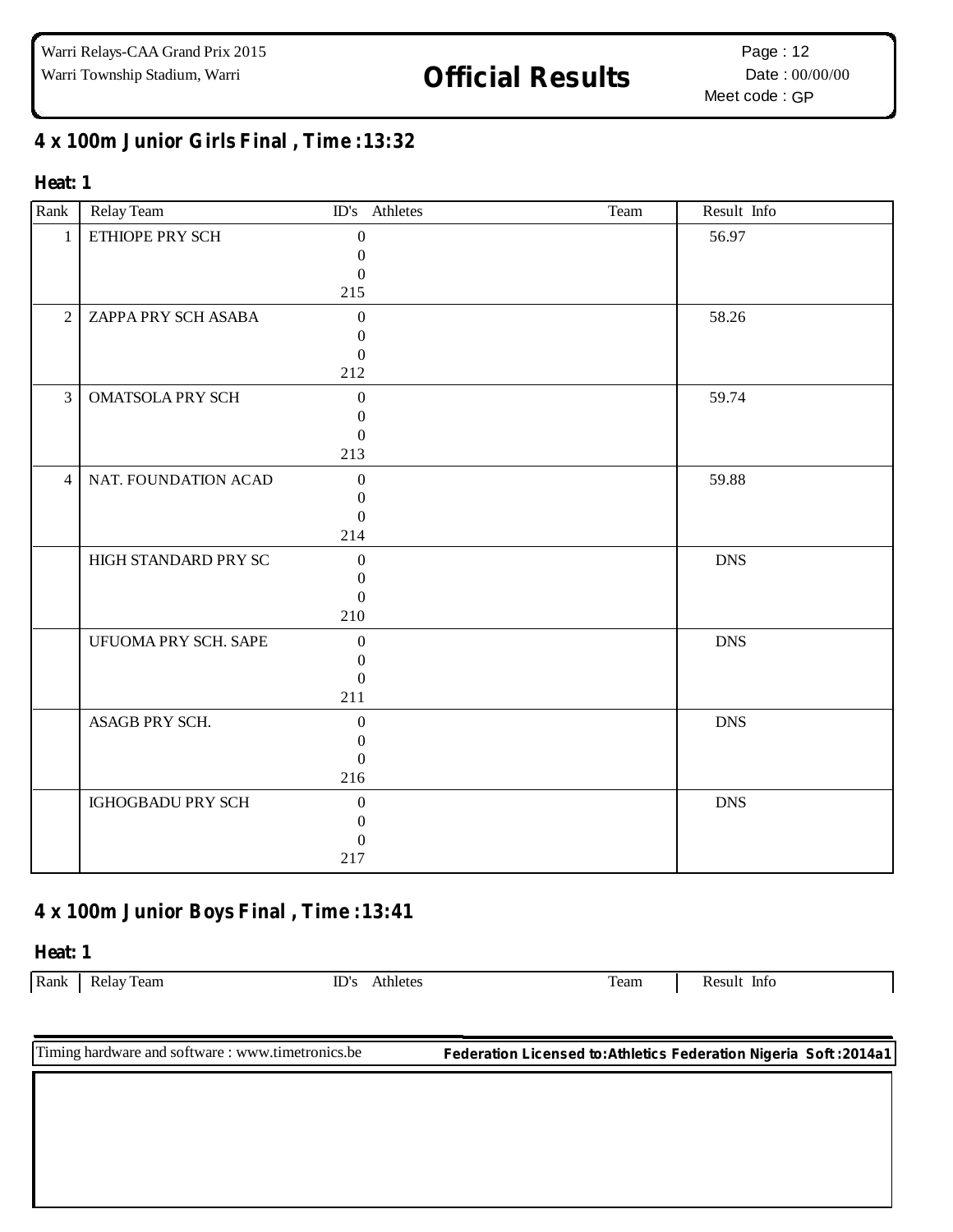Warri Relays-CAA Grand Prix 2015

# Warri Township Stadium, Warri **1988 Official Results** Date: 00/00/00

Page: 13 Date: 00/00/00

Meet code : GP

| 1              | NAT. FOUNDATION ACAD    | $\overline{0}$   | 51.76      |
|----------------|-------------------------|------------------|------------|
|                |                         | $\Omega$         |            |
|                |                         | $\Omega$         |            |
|                |                         | 220              |            |
|                |                         |                  |            |
| 2              | IGHOGBADU PRY SCH       | $\mathbf{0}$     | 51.82      |
|                |                         | $\theta$         |            |
|                |                         | $\overline{0}$   |            |
|                |                         | 223              |            |
| $\overline{3}$ | <b>ASAGB PRY SCH</b>    | $\theta$         | 52.14      |
|                |                         | $\Omega$         |            |
|                |                         |                  |            |
|                |                         | $\Omega$         |            |
|                |                         | 222              |            |
| $\overline{4}$ | ETHIOPE PRY SCH         | $\mathbf{0}$     | 65.55      |
|                |                         | $\Omega$         |            |
|                |                         | $\theta$         |            |
|                |                         | 221              |            |
|                |                         |                  |            |
|                | ZAPPA PRY SCH           | $\theta$         | <b>DNS</b> |
|                |                         | $\Omega$         |            |
|                |                         | $\Omega$         |            |
|                |                         | 218              |            |
|                | <b>OMATSOLA PRY SCH</b> | $\boldsymbol{0}$ | <b>DNS</b> |
|                |                         |                  |            |
|                |                         | $\theta$         |            |
|                |                         | $\Omega$         |            |
|                |                         | 219              |            |
|                | HIGH STANDARD PRY SC    | $\boldsymbol{0}$ | <b>DNS</b> |
|                |                         | $\mathbf{0}$     |            |
|                |                         | $\mathbf{0}$     |            |
|                |                         | 224              |            |
|                |                         |                  |            |
|                | <b>UFUOMA PRY SCH</b>   | $\theta$         | <b>DNS</b> |
|                |                         | $\mathbf{0}$     |            |
|                |                         |                  |            |
|                |                         | 225              |            |
|                |                         |                  |            |

### **x 100m Senior Girls Final , Time :13:54**

**Heat: 1**

| Rank | Relay Team      | Athletes<br>ID's | Team | Result Info |  |
|------|-----------------|------------------|------|-------------|--|
|      | AFISERE SEC SCH |                  |      | 51.12       |  |
|      |                 |                  |      |             |  |
|      |                 |                  |      |             |  |
|      |                 | 228              |      |             |  |

Timing hardware and software : www.timetronics.be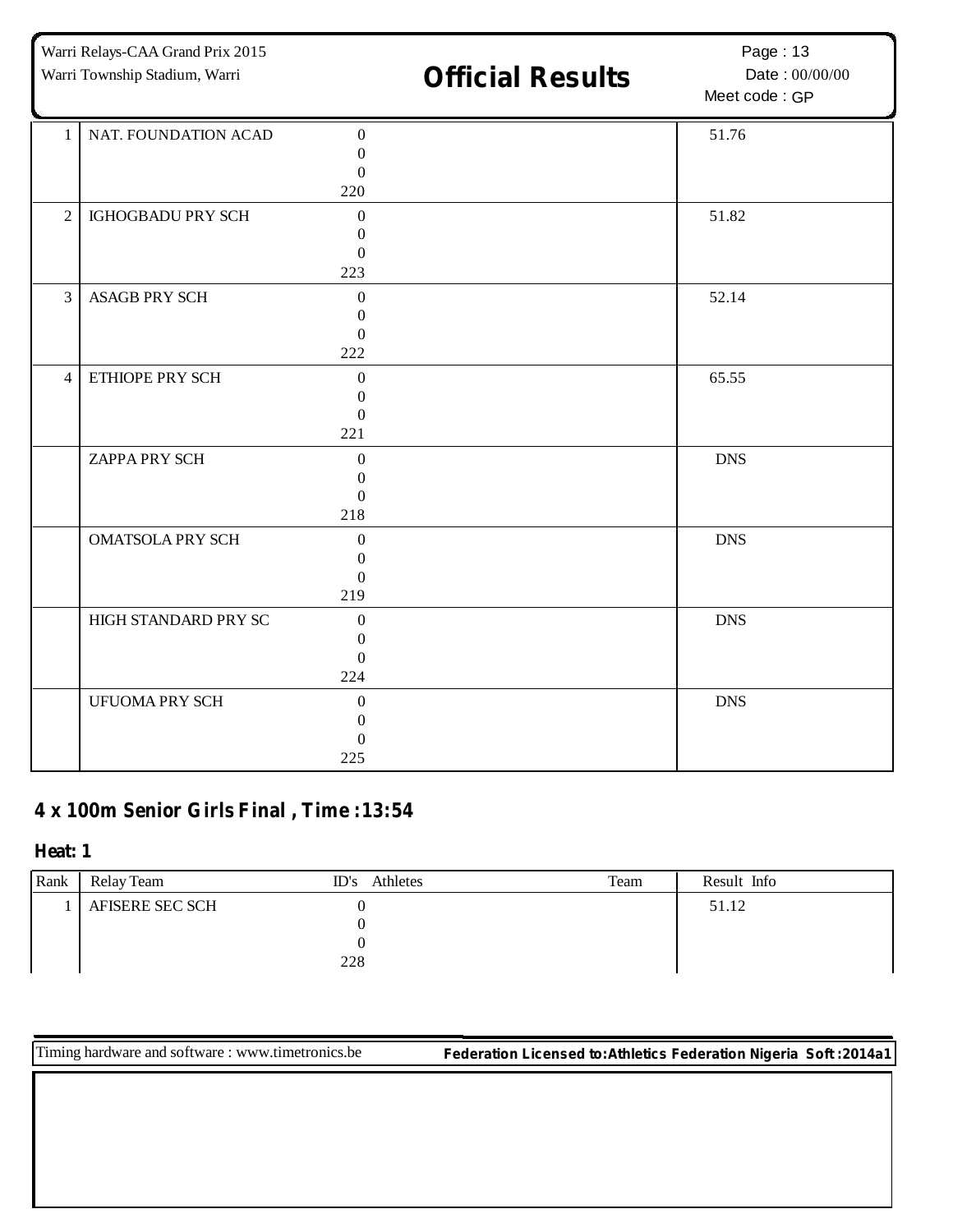Warri Relays-CAA Grand Prix 2015

# Warri Township Stadium, Warri **1988 Official Results** Date: 00/00/00

Page: 14 Date: 00/00/00

Meet code : GP

| 2              | COMP MIXED SEC SCH       | $\Omega$          | 52.79      |
|----------------|--------------------------|-------------------|------------|
|                |                          | 0                 |            |
|                |                          | $\Omega$          |            |
|                |                          | 230               |            |
| $\overline{3}$ | NAT. FOUND. ACADEMY      | $\Omega$          | 53.31      |
|                |                          | $\theta$          |            |
|                |                          | $\theta$          |            |
|                |                          | 232               |            |
| $\overline{4}$ | WESTEND MIXED SEC SC     | $\mathbf{0}$      | 58.39      |
|                |                          | $\theta$          |            |
|                |                          | $\Omega$          |            |
|                |                          | 226               |            |
| $\overline{5}$ | <b>ESI COLLEGE WARRI</b> | $\Omega$          | 58.53      |
|                |                          | $\theta$          |            |
|                |                          | $\Omega$          |            |
|                |                          | 231               |            |
| 6              | NANA COLL WARRI          | $\Omega$          | 59.68      |
|                |                          |                   |            |
|                |                          | $\Omega$          |            |
|                |                          | 227               |            |
| $\overline{7}$ | "ZIK GRAM SCH            | $\Omega$          | 59.81      |
|                |                          | 0                 |            |
|                |                          | $\Omega$          |            |
|                |                          | 233 Bakare Gbenga |            |
|                | OKOTIE-EBOH GRAMS        | $\mathbf{0}$      | <b>DNS</b> |
|                |                          | $\mathbf{\Omega}$ |            |
|                |                          |                   |            |
|                |                          | 229               |            |

### **x 100m Senior Boys Final , Time :13:54**

#### **Heat: 1**

| Rank           | Relay Team          | ID's Athletes | Team | Result Info |
|----------------|---------------------|---------------|------|-------------|
|                | HUSSEY COLL WARRI   |               |      | 43.10       |
|                |                     |               |      |             |
|                |                     |               |      |             |
|                |                     | 238           |      |             |
| 2 <sub>1</sub> | NAT. FOUND. ACADEMY | 0             |      | 44.12       |
|                |                     |               |      |             |
|                |                     |               |      |             |
|                |                     | 237           |      |             |

Timing hardware and software : www.timetronics.be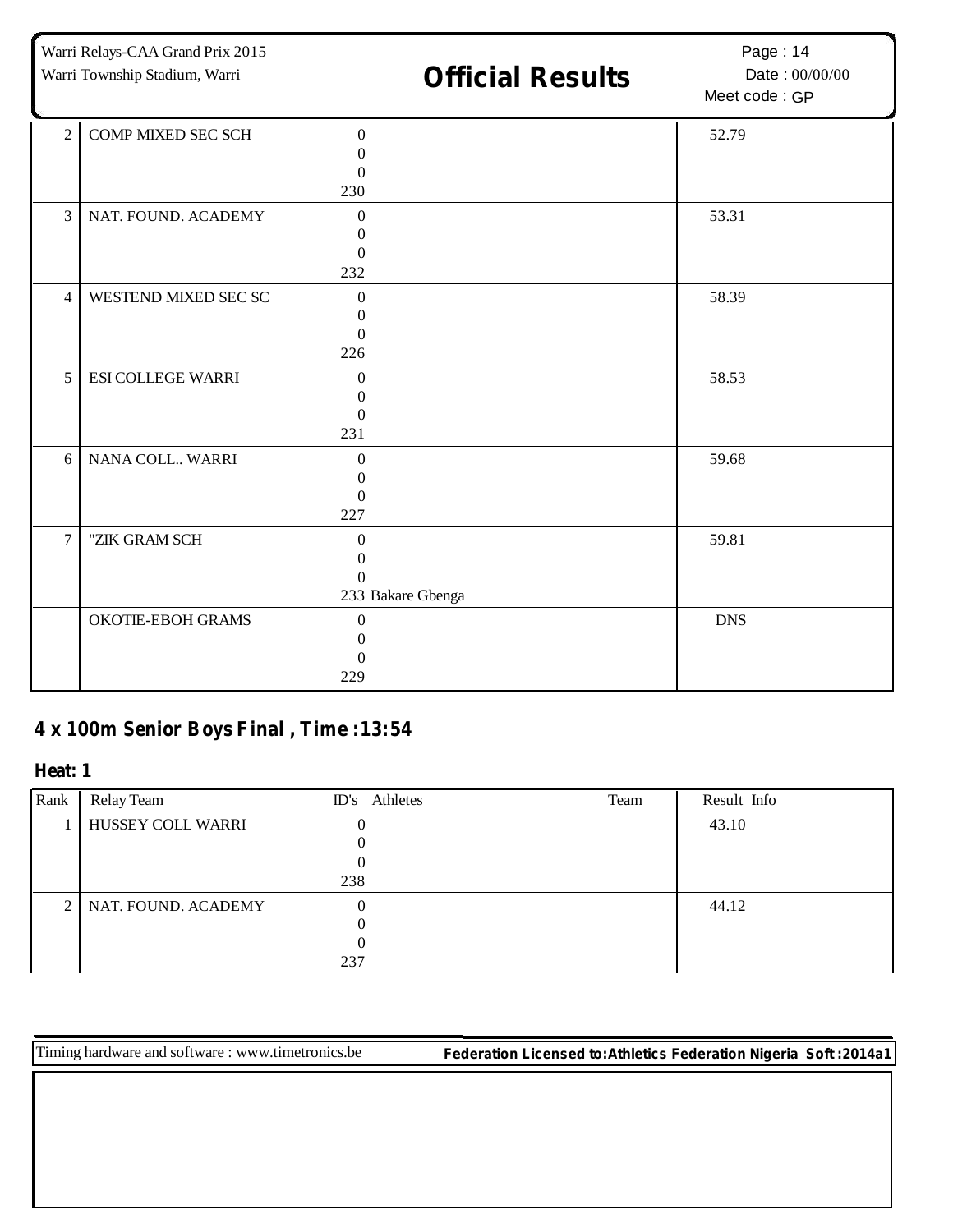| Warri Relays-CAA Grand Prix 2015<br>Warri Township Stadium, Warri |                         | <b>Official Results</b>                                         | Page: 15<br>Date: 00/00/00<br>Meet code: GP |            |
|-------------------------------------------------------------------|-------------------------|-----------------------------------------------------------------|---------------------------------------------|------------|
| 3                                                                 | OKOTIE-EBOH GRAMS       | $\Omega$<br>0<br>$\Omega$<br>240 Rita Modili                    | Del                                         | 44.26      |
| 4                                                                 | COMP MIXED SEC SCH      | $\Omega$<br>$\theta$<br>$\mathbf{0}$<br>239                     |                                             | 46.61      |
| 5                                                                 | AFISERE SEC SCH         | $\Omega$<br>$\Omega$<br>$\boldsymbol{0}$<br>241 Odiphri Victory | Delt                                        | 47.16      |
| 6                                                                 | <b>ZIK GRAMS SAPELE</b> | $\Omega$<br>$\Omega$<br>$\Omega$<br>236                         |                                             | 47.16      |
| $\overline{7}$                                                    | WESTEND MIXED SEC       | $\Omega$<br>$\boldsymbol{0}$<br>$\Omega$<br>235                 |                                             | 48.67      |
|                                                                   | UWAGWUE COLL. WARRI     | $\Omega$<br>0<br>$\Omega$<br>234                                |                                             | <b>DNS</b> |

## **x 100m Women - International , Time :17:00**

#### **Heat: 1**

| Rank | Relay Team          | ID's Athletes    | Team        | Result Info |
|------|---------------------|------------------|-------------|-------------|
|      | <b>TEAM NIGERIA</b> | $\theta$         |             | 43.99       |
|      |                     |                  |             |             |
|      |                     |                  |             |             |
|      |                     | 110 Nigeria      | <b>NGR</b>  |             |
| 2    | <b>TEAM GHANA</b>   |                  |             | 44.62       |
|      |                     |                  |             |             |
|      |                     | $\theta$         |             |             |
|      |                     | 199 Ghana        | <b>GHAN</b> |             |
| 3    | TEAM SOUTH AFRICA   | $\theta$         |             | 44.89       |
|      |                     |                  |             |             |
|      |                     | $\theta$         |             |             |
|      |                     | 180 South Africa | <b>RSA</b>  |             |

Timing hardware and software : www.timetronics.be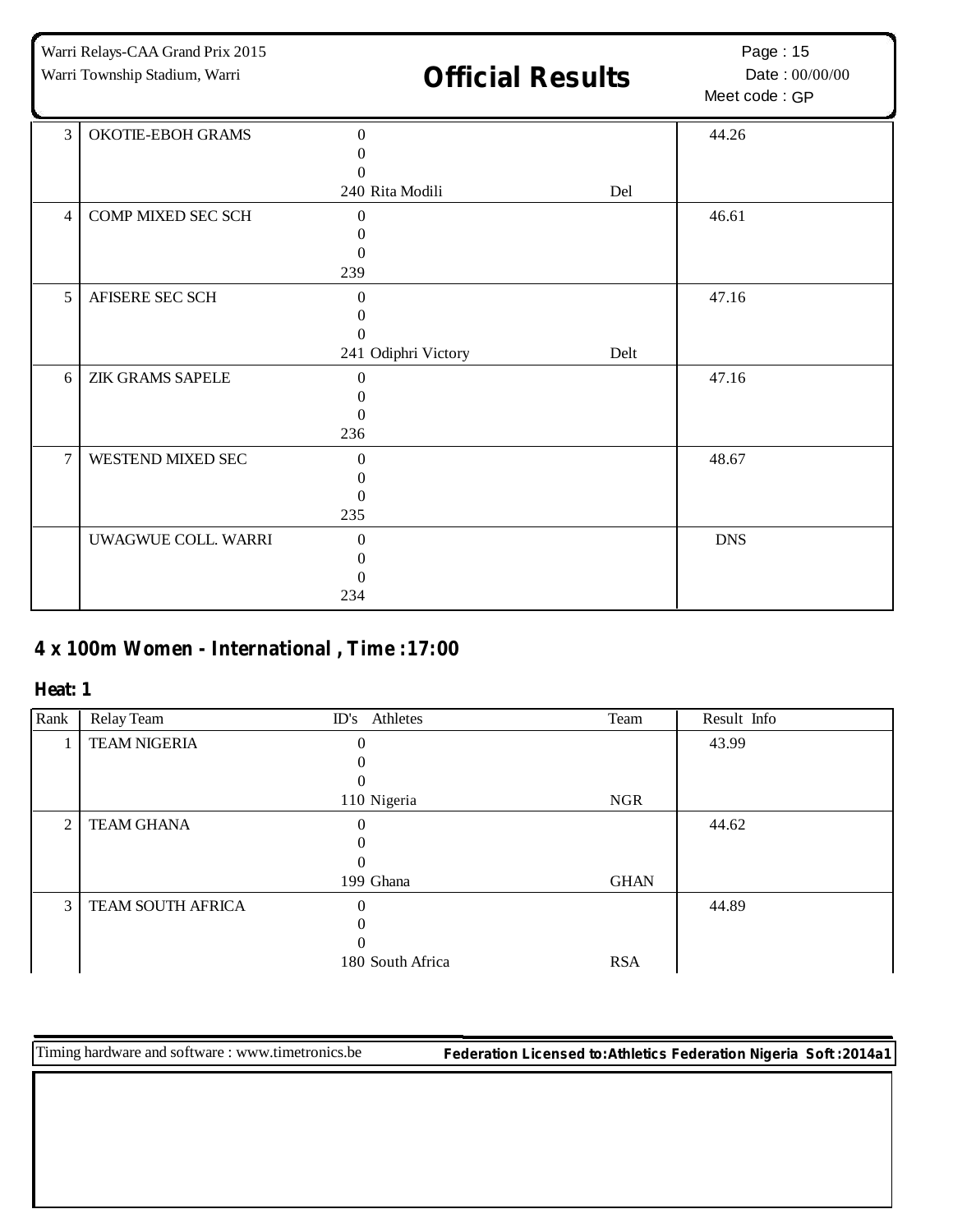| Warri Relays-CAA Grand Prix 2015<br>Warri Township Stadium, Warri |                      | <b>Official Results</b> |             | Page: 16<br>Date: 00/00/00<br>Meet code: GP |
|-------------------------------------------------------------------|----------------------|-------------------------|-------------|---------------------------------------------|
| $\overline{4}$                                                    | <b>CUSTOMS</b>       | $\Omega$                |             | 45.32                                       |
|                                                                   |                      | $\theta$                |             |                                             |
|                                                                   |                      | 28 Customs              | <b>CUST</b> |                                             |
| 5                                                                 | <b>NSCDC</b>         | $\Omega$                |             | 45.76                                       |
|                                                                   |                      |                         |             |                                             |
|                                                                   |                      |                         |             |                                             |
|                                                                   |                      | 146 NSCDC               | <b>NSCD</b> |                                             |
| 6                                                                 | <b>CDA</b>           | 0                       |             | 46.05                                       |
|                                                                   |                      |                         |             |                                             |
|                                                                   |                      | 0                       |             |                                             |
|                                                                   |                      | 17 CDA                  | <b>CDA</b>  |                                             |
|                                                                   | <b>TEAM BOTSWANA</b> | $\Omega$                |             | <b>DNS</b>                                  |
|                                                                   |                      | $\theta$                |             |                                             |
|                                                                   |                      | $\theta$                |             |                                             |
|                                                                   |                      | 9 Botswana              | <b>BOT</b>  |                                             |

## **x 100m Men - International , Time :18:03**

#### **Heat: 1**

| Rank           | Relay Team           | ID's Athletes | Team        | Result Info |
|----------------|----------------------|---------------|-------------|-------------|
| 1              | <b>TEAM NIGERIA</b>  | $\mathbf{0}$  |             | 39.18       |
|                |                      |               |             |             |
|                |                      | $\mathbf{0}$  |             |             |
|                |                      | 125 Nigeria   | <b>NGR</b>  |             |
| $\overline{2}$ | NIGERIA POILCE       | $\theta$      |             | 39.64       |
|                |                      |               |             |             |
|                |                      | 0             |             |             |
|                |                      | 173 Police    | POLI        |             |
| 3              | <b>NSCDC</b>         | $\Omega$      |             | 39.80       |
|                |                      |               |             |             |
|                |                      | 0             |             |             |
|                |                      | 155 NSCDC     | <b>NSCD</b> |             |
| $\overline{4}$ | <b>CUSTOMS</b>       | $\mathbf{0}$  |             | 39.86       |
|                |                      |               |             |             |
|                |                      | $\theta$      |             |             |
|                |                      | 69 Gambia     | <b>GAM</b>  |             |
| $\overline{5}$ | <b>TEAM ZIMBABWE</b> | $\theta$      |             | 40.31       |
|                |                      | 0             |             |             |
|                |                      | 0             |             |             |
|                |                      | 191 Zimbabwe  | <b>ZIM</b>  |             |

Timing hardware and software : www.timetronics.be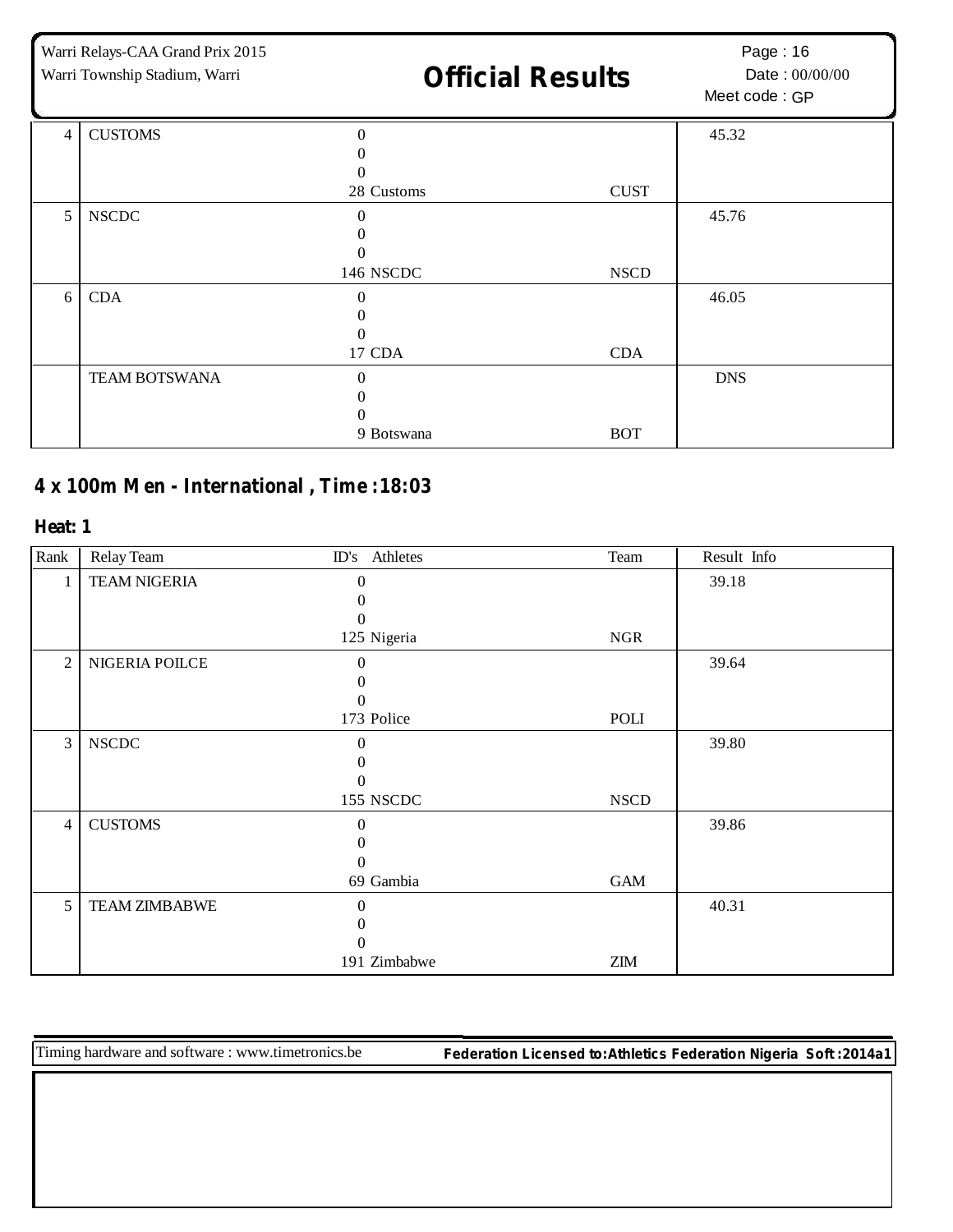# Warri Township Stadium, Warri **1988 Official Results** Date: 00/00/00

## **x 400m Women - International , Time :17:35**

#### **Heat: 1**

| Rank | Relay Team           | ID's Athletes      | Team       | Result Info |
|------|----------------------|--------------------|------------|-------------|
| 1    | <b>TEAM NIGERIA</b>  | $\Omega$           |            | 3:30.88     |
|      |                      |                    |            |             |
|      |                      | 0                  |            |             |
|      |                      | 111 Nigeria        | <b>NGR</b> |             |
| 2    | <b>TEAM BOTSWANA</b> | 0                  |            | 3:36.97     |
|      |                      |                    |            |             |
|      |                      |                    |            |             |
|      |                      | 7 Botswana         | <b>BOT</b> |             |
| 3    | NIGERIA TEAM B       | 0                  |            | 3:46.43     |
|      |                      |                    |            |             |
|      |                      | $\Omega$           |            |             |
|      |                      | 137 Nigeria Team B | NIGE       |             |
|      | <b>TEAM GHANA</b>    | $\Omega$           |            | <b>DNS</b>  |
|      |                      |                    |            |             |
|      |                      |                    |            |             |
|      |                      | 72 Ghana           | <b>GHA</b> |             |

### **x 400m Men - International , Time :17:56**

#### **Heat: 1**

| Rank           | Relay Team           | ID's Athletes    | Team        | Result Info |
|----------------|----------------------|------------------|-------------|-------------|
| $\mathbf{I}$   | <b>TEAM GHANA</b>    | 0                |             | 3:04.76     |
|                |                      |                  |             |             |
|                |                      | $\Omega$         |             |             |
|                |                      | 76 Ghana         | <b>GHA</b>  |             |
| $\overline{2}$ | <b>TEAM NIGERIA</b>  | $\Omega$         |             | 3:04.77     |
|                |                      |                  |             |             |
|                |                      | $\left( \right)$ |             |             |
|                |                      | 126 Nigeria      | <b>NGR</b>  |             |
| 3              | <b>TEAM BOTSWANA</b> | $\theta$         |             | 3:06.49     |
|                |                      |                  |             |             |
|                |                      | 0                |             |             |
|                |                      | 202 Botswana     | <b>BOTS</b> |             |
| 4              | <b>TEAM ZIMBABWE</b> | $\Omega$         |             | 3:06.59     |
|                |                      |                  |             |             |
|                |                      | $\theta$         |             |             |
|                |                      | 193 Zimbabwe     | <b>ZIM</b>  |             |

Timing hardware and software : www.timetronics.be